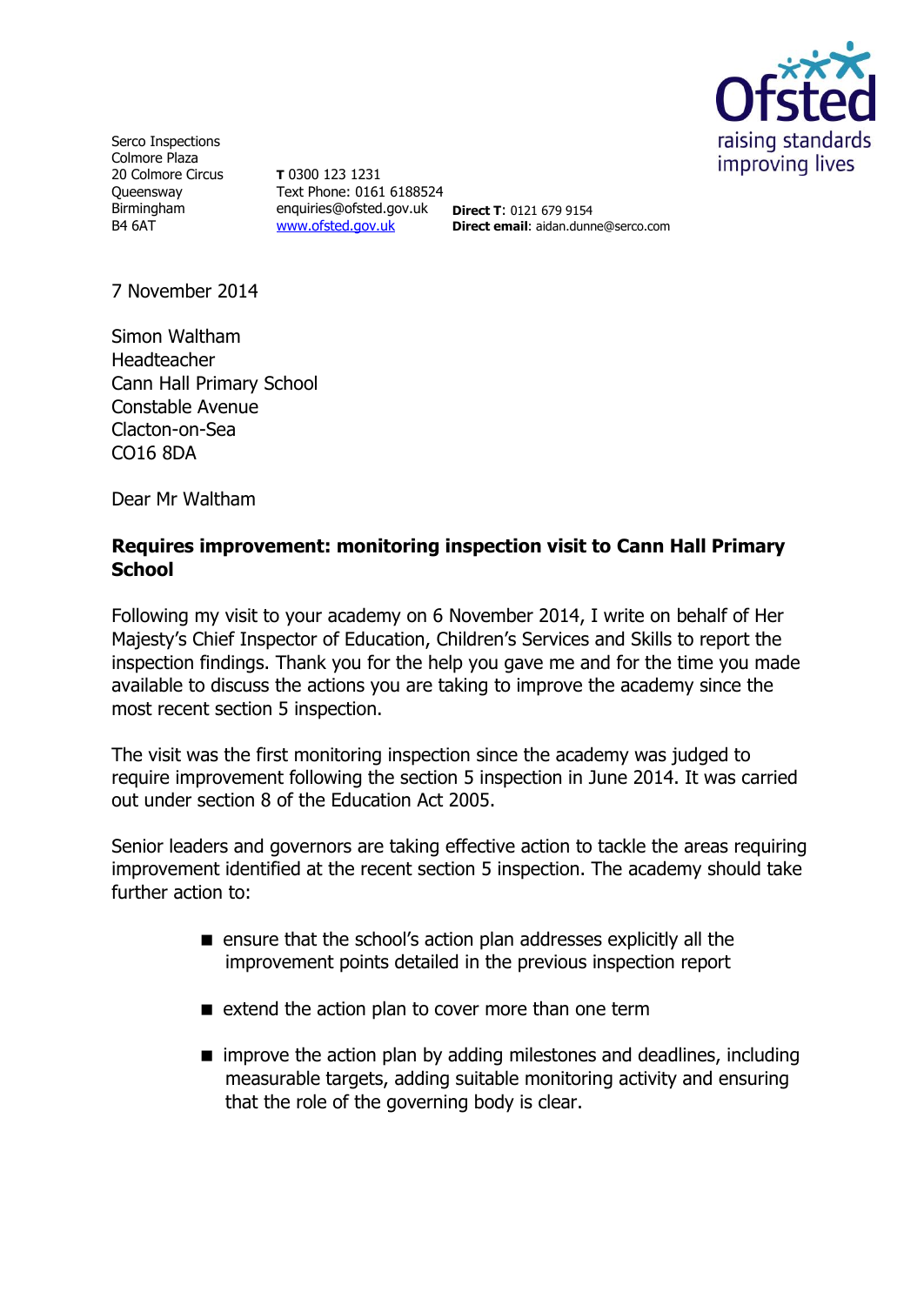

## **Evidence**

During the inspection, meetings were held with you and your deputy, members of the governing body, the lead headteacher of the academy trust and a representative of the local authority to discuss the action taken since the last inspection. The school development plan was evaluated and you took me on a tour of the school. You shared a number of academy documents with me and I checked the academy's single central register.

# **Context**

Two teachers left the academy at the end of the academic year and two new teachers joined in September, one a newly qualified teacher. The existing assistant headteacher has taken on a lead role for behaviour and safety and a new curriculum and assessment team has been established. Two new governors have joined the academy.

## **Main findings**

Standards are well below the national average. As this is a new academy, no data is available for previous years. However, when results are compared with those of the predecessor school, improvements in overall standards can be seen. The academy has been particularly successful in improving standards in phonics and results in the Year 1 phonics screening check were in line with the national average in 2014.

The academy has a school development plan in place that is aspirational and includes a range of appropriate actions. There is evidence that the plan was built on sound self-evaluation. However, you acted on advice to change your original plan and the current version does not relate explicitly enough to the improvement points from the full inspection in June 2014. The plan lacks deadlines and milestones, and targets that have been set are rarely measurable. It is unclear how the plan will be monitored and what the role of the governing body is in doing so.

You have rightly focused on issues around behaviour during the short time since the last inspection. An open morning for parents was held, including a tour of the school and an information meeting. The existing assistant headteacher took on the role of Behaviour and Safety Lead from September. The impact of these changes is already clear. There has been a huge reduction in the number of incidents, including more serious incidents, when comparing the first half term of this year with the same period last year. The open morning was very well attended and feedback from the session shows a high level of satisfaction amongst parents.

The academy has adopted the new National Curriculum and a new assessment system is already well established. You and your deputy are confident that staff expectations have already been raised. Pupils have their assessment booklets available to them at all times and are used to referring to them regularly. Pupils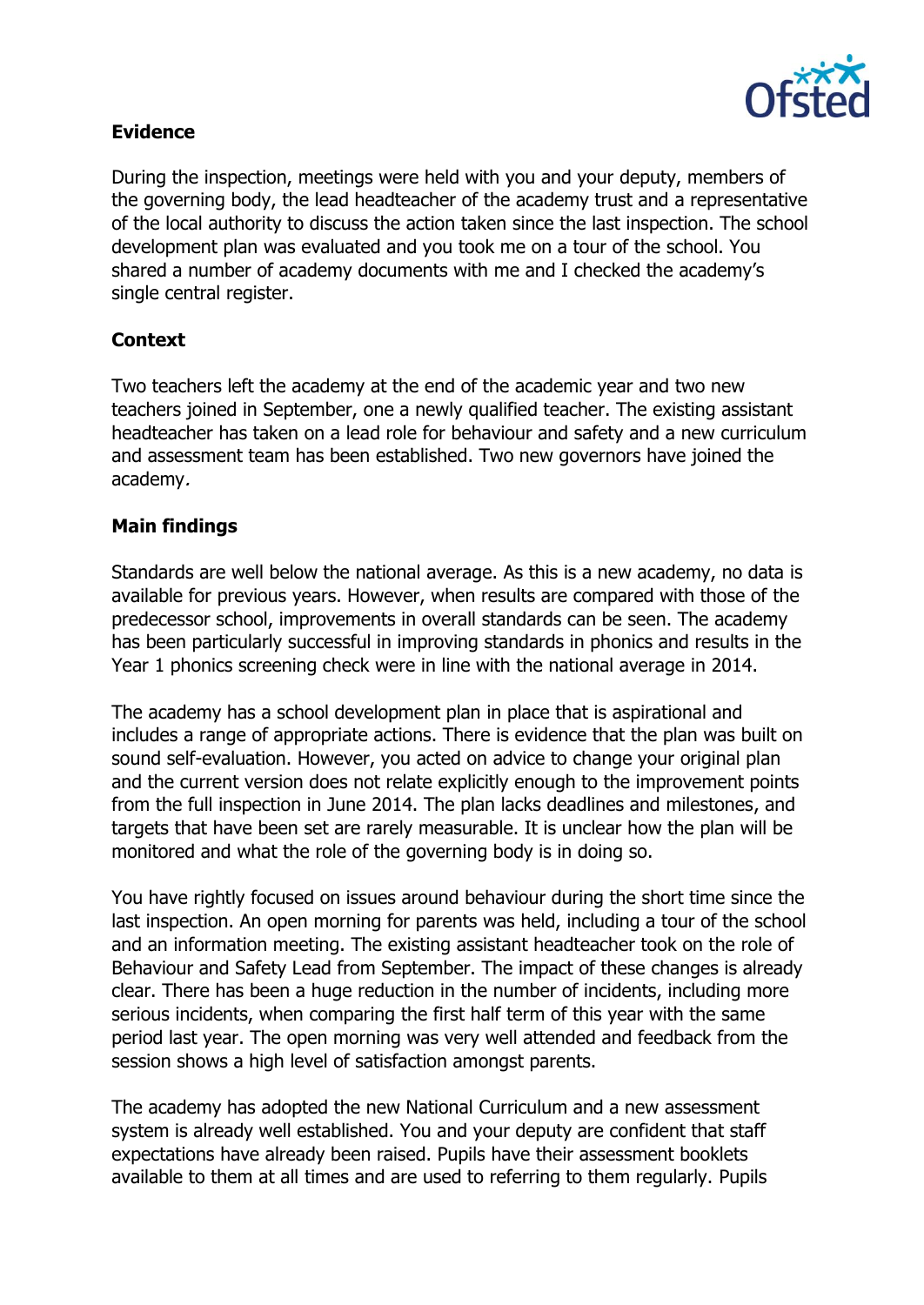

were able to discuss their targets and 'next steps' with me confidently when I toured the academy.

A leadership audit has been completed and responsibilities have now been shared more widely. Leaders are now given regular release time, have greater focus on school improvement and are much more involved in the analysis of assessment data. Subject leaders have worked with the academy trust's lead headteacher on developing leadership skills and improvement planning. You told me that leaders are now more confident in their roles and are taking greater responsibility for developing their subject areas.

A teaching and learning coach is working with members of staff to improve links between assessment, planning and teaching. It is too soon to measure the impact of this intervention. New marking and presentation policies have been introduced and pupils' books show that these are already having a positive impact on pupils' learning. Staff from the Early Years Foundation Stage have visited another school, to see outstanding practice, and you told me that you can already see improvements in planning and the speed at which staff move children forward in their learning.

Ofsted may carry out further visits and, where necessary, provide further support and challenge to the school until its next section 5 inspection.

## **External support**

The academy is sponsored by a convertor academy that, at its last inspection, was also judged to require improvement. This initially limited its capacity and the support given to you, as a sponsored academy, has not always been as strong as it should be. However, since the appointment of a new lead headteacher, the support provided has been much stronger. The lead headteacher spends one day a week at the academy, providing additional capacity to allow you to focus on school improvement. The lead headteacher has worked directly with subject leaders and has also enabled specialist teachers to work with members of your staff.

Following the sponsor academy's requires improvement judgement, the local authority has had far greater involvement with the academy than would usually be the case. The local authority is providing good support and I know that this is something that you value.

I am copying this letter to the Chair of the Governing Body, the lead headteacher for the academy trust and the Director of Children's Services for Essex local authority.

Yours sincerely

Wendy Varney **Her Majesty's Inspector**